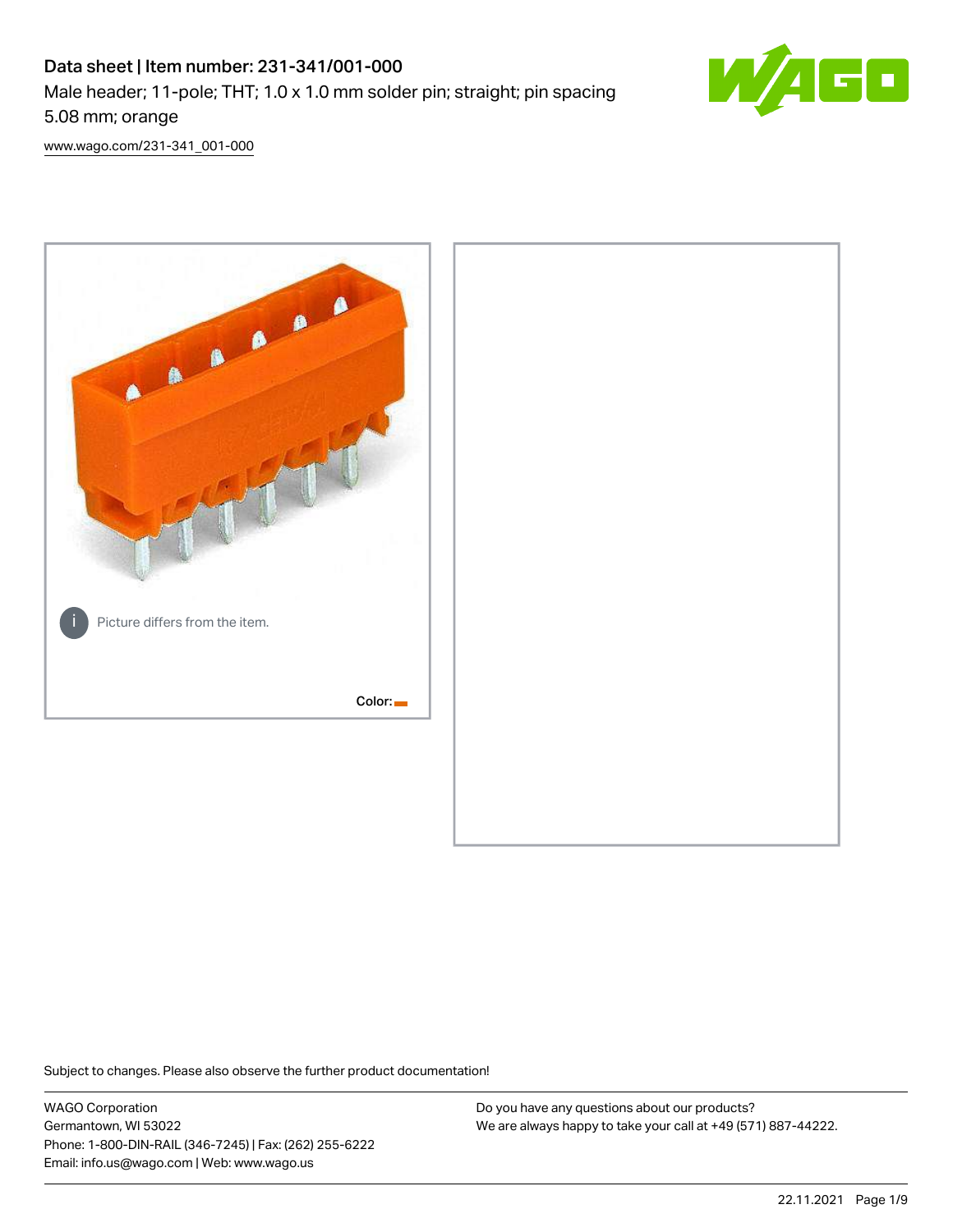

Dimensions in mm

 $L =$  (pole no.  $-1$ ) x pin spacing  $+8.2$  mm

#### Item description

- **Horizontal or vertical PCB mounting via straight or angled solder pins**
- **Pin cross-section: 1 x 1 mm**
- $\blacksquare$ With coding fingers

#### Data Notes

Safety information 1 The MCS – MULTI CONNECTION SYSTEM includes connectors

Subject to changes. Please also observe the further product documentation!  $\nu$ 

WAGO Corporation Germantown, WI 53022 Phone: 1-800-DIN-RAIL (346-7245) | Fax: (262) 255-6222 Email: info.us@wago.com | Web: www.wago.us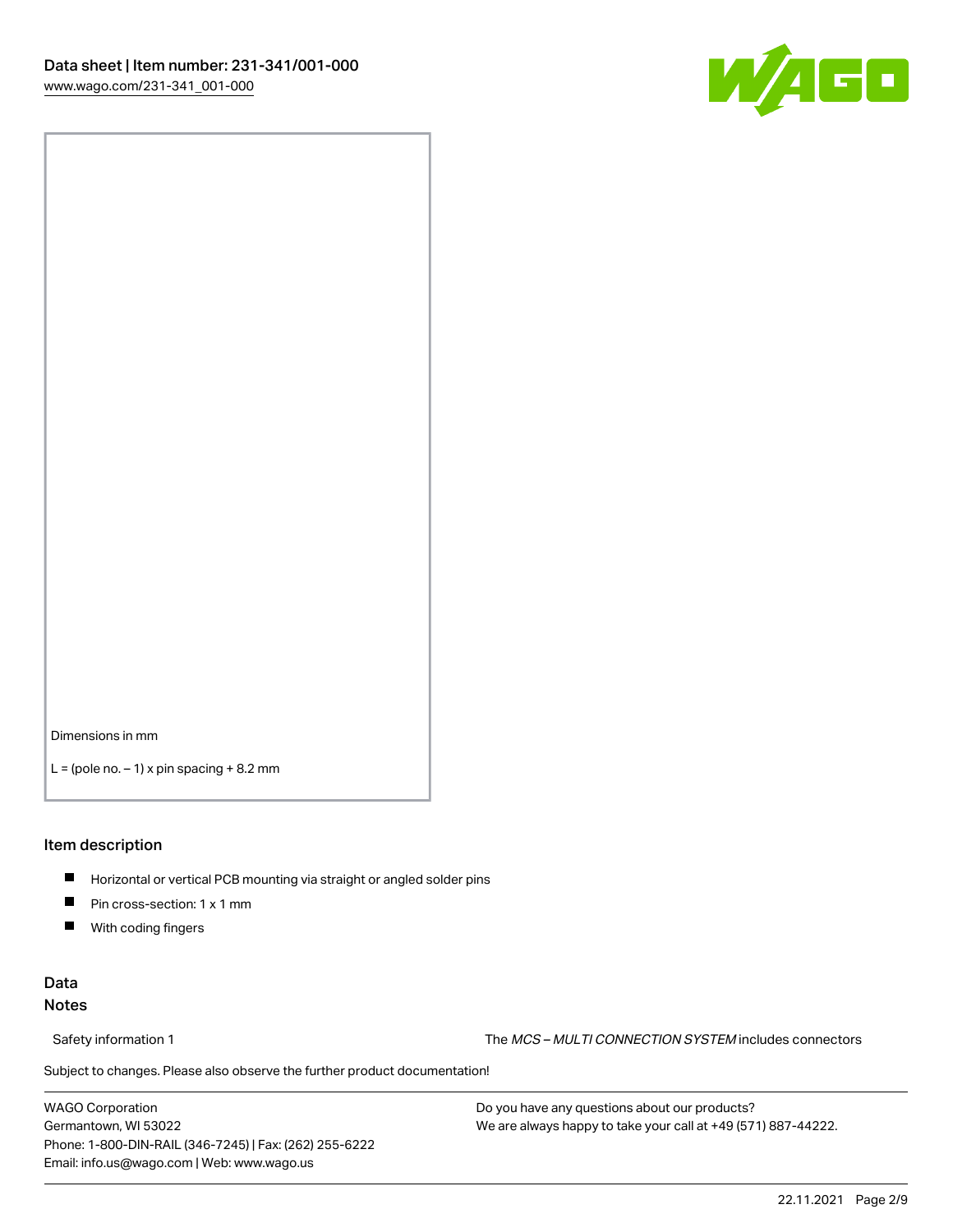

without breaking capacity in accordance with DIN EN 61984. When

|           | used as intended, these connectors must not be connected<br>/disconnected when live or under load. The circuit design should<br>ensure header pins, which can be touched, are not live when<br>unmated.                                                             |
|-----------|---------------------------------------------------------------------------------------------------------------------------------------------------------------------------------------------------------------------------------------------------------------------|
| Variants: | Other pole numbers<br>3.8 mm pin projection for male headers with straight solder pins<br>Gold-plated or partially gold-plated contact surfaces<br>Other versions (or variants) can be requested from WAGO Sales or<br>configured at https://configurator.wago.com/ |

### Electrical data

#### IEC Approvals

| Ratings per                 | IEC/EN 60664-1                                                        |
|-----------------------------|-----------------------------------------------------------------------|
| Rated voltage (III / 3)     | 320 V                                                                 |
| Rated surge voltage (III/3) | 4 <sub>k</sub> V                                                      |
| Rated voltage (III/2)       | 320 V                                                                 |
| Rated surge voltage (III/2) | 4 <sub>k</sub> V                                                      |
| Nominal voltage (II/2)      | 630 V                                                                 |
| Rated surge voltage (II/2)  | 4 <sub>k</sub> V                                                      |
| Rated current               | 12A                                                                   |
| Legend (ratings)            | $(III / 2)$ $\triangle$ Overvoltage category III / Pollution degree 2 |

#### UL Approvals

| Approvals per                  | UL 1059 |
|--------------------------------|---------|
| Rated voltage UL (Use Group B) | 300 V   |
| Rated current UL (Use Group B) | 10 A    |
| Rated voltage UL (Use Group D) | 300 V   |
| Rated current UL (Use Group D) | 10 A    |

### Ratings per UL

| Rated voltage UL 1977 | 600 V |
|-----------------------|-------|
| Rated current UL 1977 |       |

## CSA Approvals

| Approvals per                   | $\sim$ |
|---------------------------------|--------|
| Rated voltage CSA (Use Group B) | 300 V  |

Subject to changes. Please also observe the further product documentation!

| <b>WAGO Corporation</b>                                | Do you have any questions about our products?                 |
|--------------------------------------------------------|---------------------------------------------------------------|
| Germantown, WI 53022                                   | We are always happy to take your call at +49 (571) 887-44222. |
| Phone: 1-800-DIN-RAIL (346-7245)   Fax: (262) 255-6222 |                                                               |
| Email: info.us@wago.com   Web: www.wago.us             |                                                               |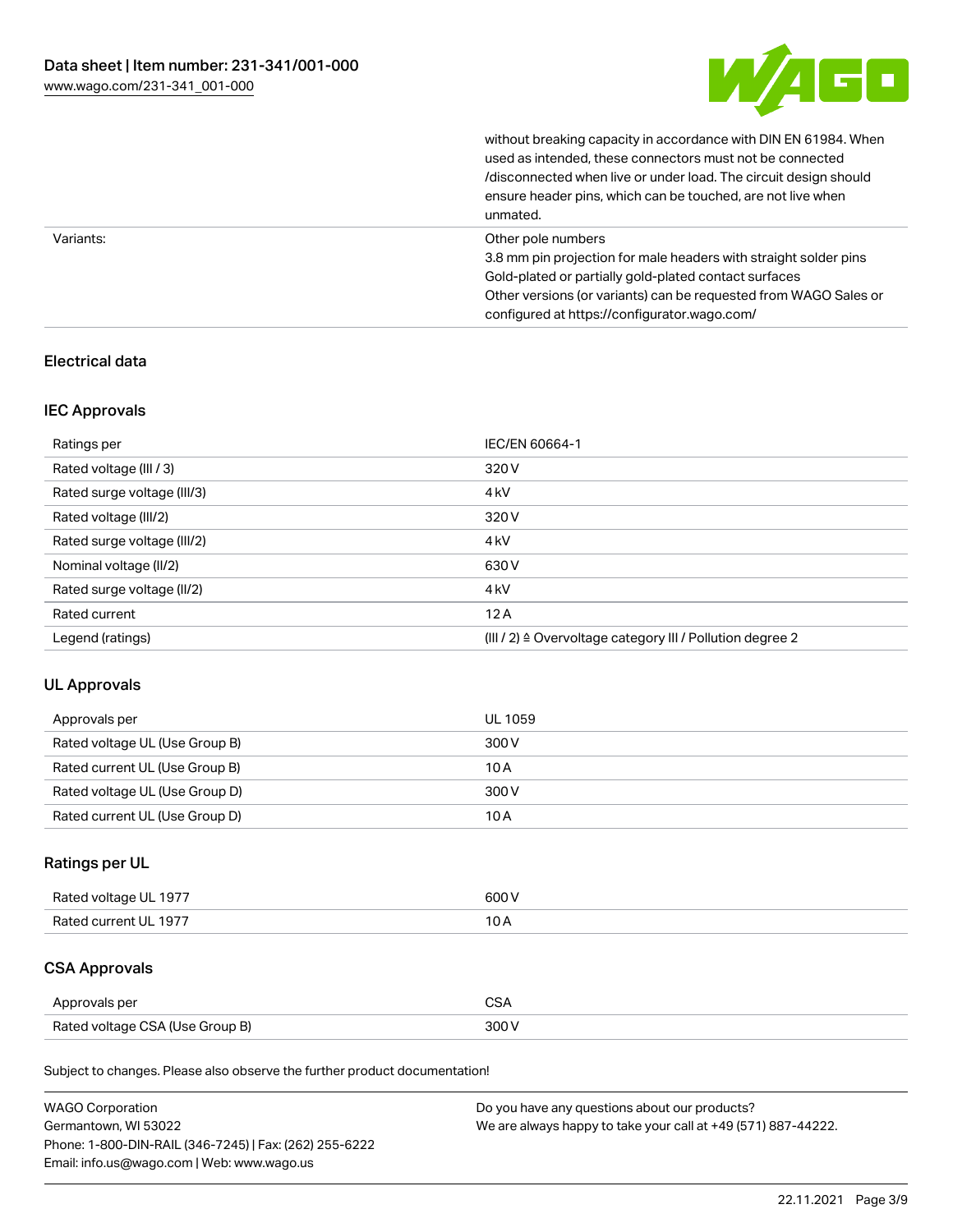[www.wago.com/231-341\\_001-000](http://www.wago.com/231-341_001-000)



| Rated current CSA (Use Group B) | 10 A  |
|---------------------------------|-------|
| Rated voltage CSA (Use Group D) | 300 V |
| Rated current CSA (Use Group D) | 10 A  |

#### Connection data

| Total number of potentials |  |
|----------------------------|--|
| Number of connection types |  |
| Number of levels           |  |

### Connection 1

| Number of poles |  |
|-----------------|--|
|                 |  |

### Physical data

| Pin spacing                          | 5.08 mm / 0.2 inch  |
|--------------------------------------|---------------------|
| Width                                | 59 mm / 2.323 inch  |
| Height                               | 17 mm / 0.669 inch  |
| Height from the surface              | 12 mm / 0.472 inch  |
| Depth                                | 8.4 mm / 0.331 inch |
| Solder pin length                    | $5 \,\mathrm{mm}$   |
| Solder pin dimensions                | $1 \times 1$ mm     |
| Drilled hole diameter with tolerance | $1.4$ $(+0.1)$ mm   |

#### Plug-in connection

| Contact type (pluggable connector) | Male connector/plug |
|------------------------------------|---------------------|
| Connector (connection type)        | for PCB             |
| Mismating protection               | No                  |
| Mating direction to the PCB        | 90°                 |
| Locking of plug-in connection      | Without             |

### PCB contact

| PCB Contact                         | THT                                      |
|-------------------------------------|------------------------------------------|
| Solder pin arrangement              | over the entire male connector (in-line) |
| Number of solder pins per potential |                                          |

Subject to changes. Please also observe the further product documentation!

WAGO Corporation Germantown, WI 53022 Phone: 1-800-DIN-RAIL (346-7245) | Fax: (262) 255-6222 Email: info.us@wago.com | Web: www.wago.us Do you have any questions about our products? We are always happy to take your call at +49 (571) 887-44222.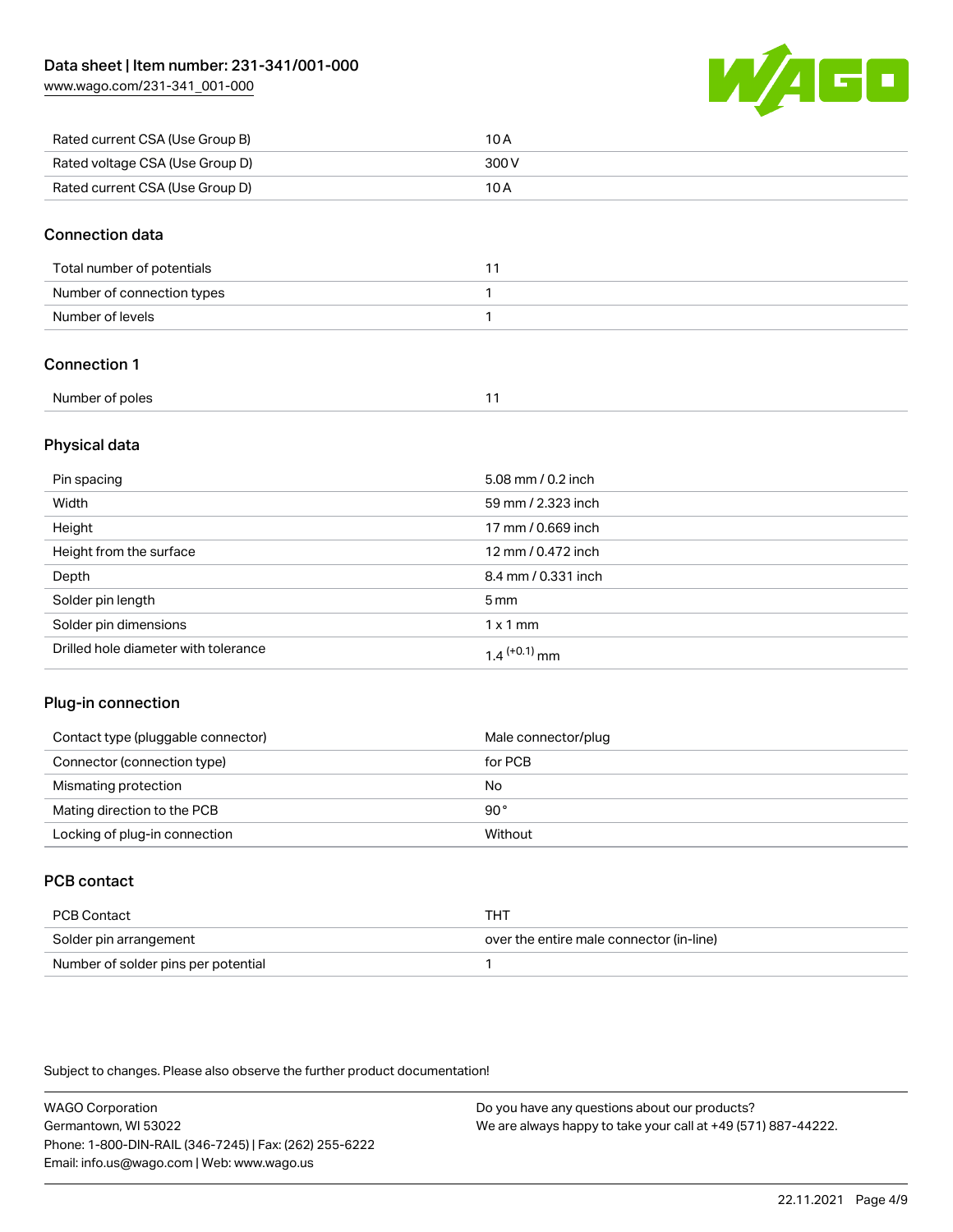

#### Material data

| orange                                 |
|----------------------------------------|
|                                        |
| Polyamide (PA66)                       |
| V <sub>0</sub>                         |
| Electrolytic copper (E <sub>Cu</sub> ) |
| tin-plated                             |
| $0.064$ MJ                             |
| 3.5 <sub>g</sub>                       |
|                                        |

#### Environmental requirements

| Limit temperature range | . +100 °C<br>-60 |
|-------------------------|------------------|
|-------------------------|------------------|

### Commercial data

| Product Group         | 3 (Multi Conn. System) |
|-----------------------|------------------------|
| PU (SPU)              | 100 Stück              |
| Packaging type        | box                    |
| Country of origin     | PL                     |
| <b>GTIN</b>           | 4044918865593          |
| Customs tariff number | 8536694040             |

#### Approvals / Certificates

#### Country specific Approvals

| Logo | Approval                                            | <b>Additional Approval Text</b> | Certificate<br>name |
|------|-----------------------------------------------------|---------------------------------|---------------------|
|      | <b>CB</b><br>DEKRA Certification B.V.               | IEC 61984                       | NL-39756            |
|      | <b>CSA</b><br>DEKRA Certification B.V.              | C <sub>22.2</sub>               | 1466354             |
| EMA  | <b>KEMA/KEUR</b><br><b>DEKRA Certification B.V.</b> | EN 61984                        | 2190761.01          |

#### Ship Approvals

Subject to changes. Please also observe the further product documentation!

| <b>WAGO Corporation</b>                                | Do you have any questions about our products?                 |
|--------------------------------------------------------|---------------------------------------------------------------|
| Germantown, WI 53022                                   | We are always happy to take your call at +49 (571) 887-44222. |
| Phone: 1-800-DIN-RAIL (346-7245)   Fax: (262) 255-6222 |                                                               |
| Email: info.us@wago.com   Web: www.wago.us             |                                                               |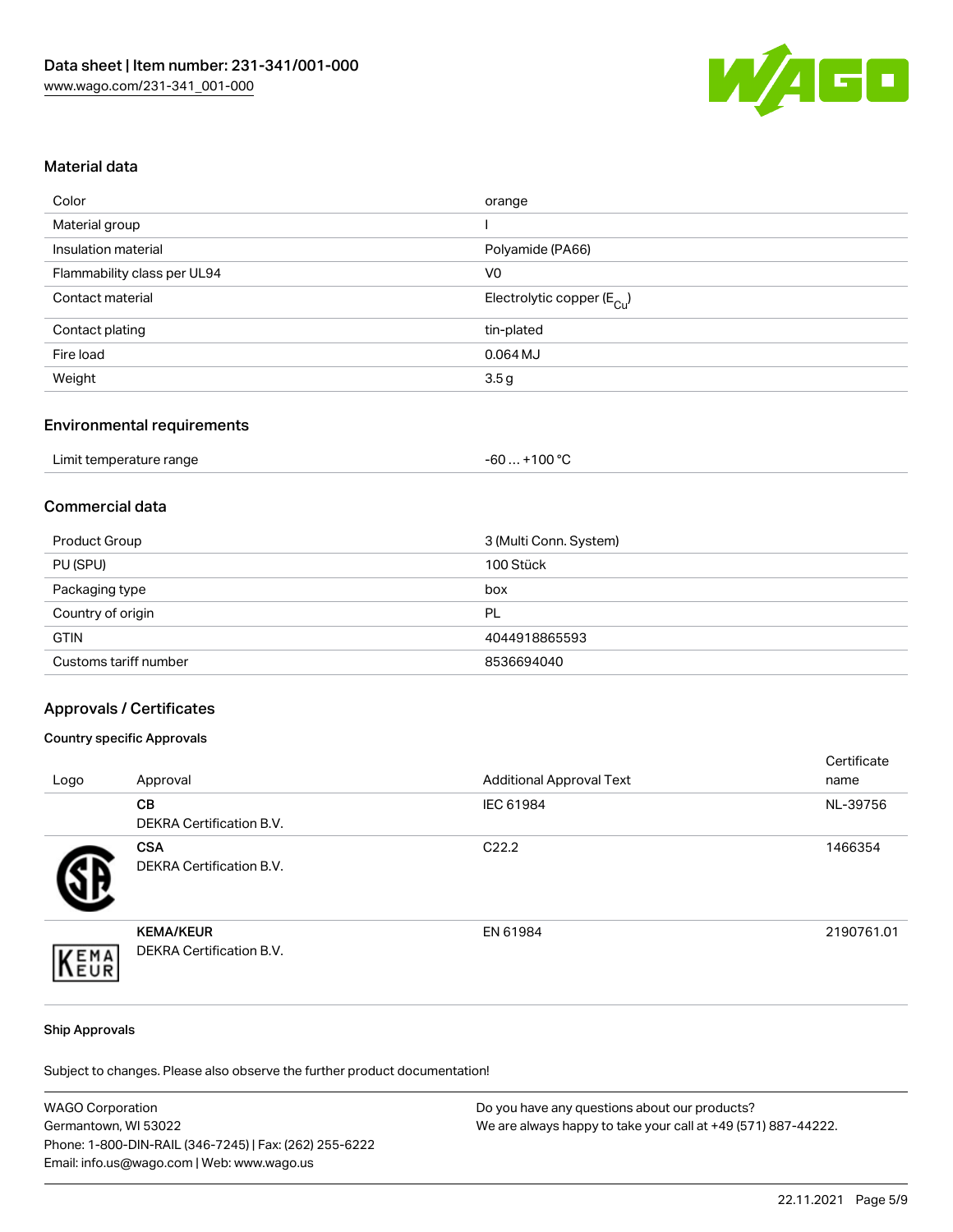### Data sheet | Item number: 231-341/001-000

[www.wago.com/231-341\\_001-000](http://www.wago.com/231-341_001-000)



| Logo       | Approval                                  | <b>Additional Approval Text</b> | Certificate<br>name               |
|------------|-------------------------------------------|---------------------------------|-----------------------------------|
| <b>ABS</b> | <b>ABS</b><br>American Bureau of Shipping | $\overline{\phantom{0}}$        | $19-$<br>HG1869876-<br><b>PDA</b> |

#### UL-Approvals

| Logo | Approval                                    | <b>Additional Approval Text</b> | Certificate<br>name |
|------|---------------------------------------------|---------------------------------|---------------------|
| en T | UL<br>UL International Germany GmbH         | <b>UL 1977</b>                  | E45171              |
|      | <b>UR</b><br>Underwriters Laboratories Inc. | <b>UL 1059</b>                  | E45172              |

### **Counterpart**

| Item no.231-311/026-000<br>1-conductor female connector; CAGE CLAMP®; 2.5 mm <sup>2</sup> ; Pin spacing 5.08 mm; 11-pole; 2,50 mm <sup>2</sup> ;<br>orange                                                  | www.wago.com/231-311<br>/026-000      |
|-------------------------------------------------------------------------------------------------------------------------------------------------------------------------------------------------------------|---------------------------------------|
| Item no.231-2311/026-000<br>2-conductor female connector; Push-in CAGE CLAMP <sup>®</sup> ; 2.5 mm <sup>2</sup> ; Pin spacing 5.08 mm; 11-pole; with<br>integrated end plate; 2,50 mm <sup>2</sup> ; orange | www.wago.com/231-2311<br>/026-000     |
| Item no.231-2311/037-000<br>2-conductor female connector; Push-in CAGE CLAMP®; 2.5 mm <sup>2</sup> ; Pin spacing 5.08 mm; 11-pole; Lateral<br>locking levers; 2,50 mm <sup>2</sup> ; orange                 | www.wago.com/231-2311<br>/037-000     |
| Item no.2231-311/026-000<br>Female plug; 11-pole; push-button; 12 AWG max; pin spacing 5.08 mm; 1-conductor per pole; orange                                                                                | www.wago.com/2231-311<br>/026-000     |
| Item no.2231-311/031-000<br>Female plug; 11-pole; push-button; mounting flange; 12 AWG max; pin spacing 5.08 mm; 1-conductor<br>per pole; orange                                                            | www.wago.com/2231-311<br>$/031 - 000$ |
| Item no.2231-311/037-000<br>Female plug; 11-pole; push-button; locking lever; 12 AWG max; pin spacing 5.08 mm; 1-conductor per<br>pole; orange                                                              | www.wago.com/2231-311<br>/037-000     |
| Item no.231-311/027-000<br>1-conductor female connector; CAGE CLAMP®; 2.5 mm <sup>2</sup> ; Pin spacing 5.08 mm; 11-pole; clamping<br>collar; 2,50 mm <sup>2</sup> ; orange                                 | www.wago.com/231-311<br>/027-000      |
| Item no.2231-311/102-000<br>Subject to changes. Please also observe the further product documentation!                                                                                                      | www.wago.com/2231-311                 |
|                                                                                                                                                                                                             |                                       |

WAGO Corporation Germantown, WI 53022 Phone: 1-800-DIN-RAIL (346-7245) | Fax: (262) 255-6222 Email: info.us@wago.com | Web: www.wago.us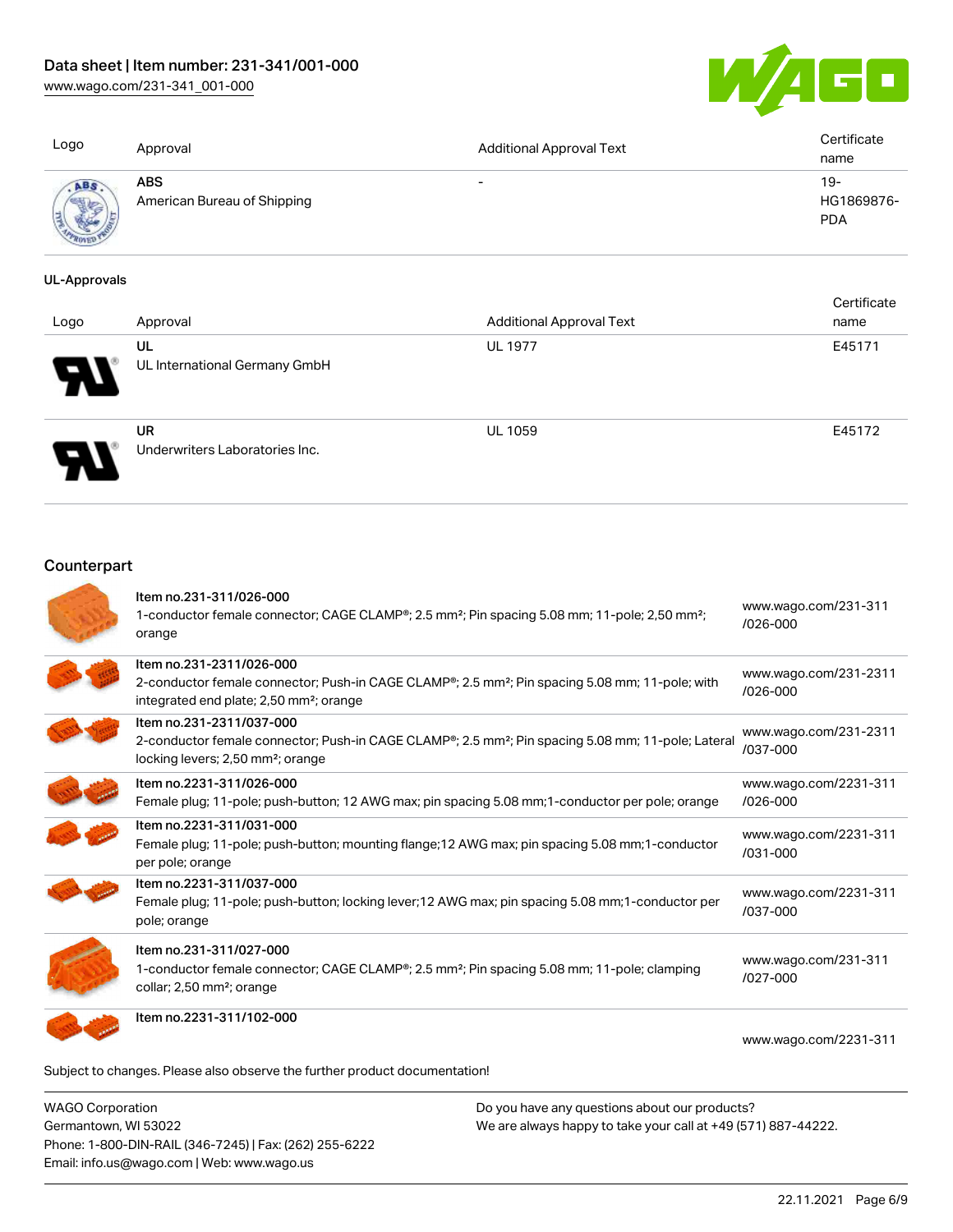

Female plug; 11-pole; push-button; with integrated end plate;12 AWG max; pin spacing 5.08 mm;1 conductor per pole; orange [/102-000](https://www.wago.com/2231-311/102-000)

| d. | Item no.232-411/026-000/035-000<br>1-conductor female connector, angled; CAGE CLAMP <sup>®</sup> ; 2.5 mm <sup>2</sup> ; Pin spacing 5.08 mm; 11-pole; Strain<br>relief plate; 2,50 mm <sup>2</sup> ; orange                    | www.wago.com/232-411<br>/026-000/035-000 |
|----|---------------------------------------------------------------------------------------------------------------------------------------------------------------------------------------------------------------------------------|------------------------------------------|
|    | Item no.232-411/026-000<br>1-conductor female connector, angled; CAGE CLAMP <sup>®</sup> ; 2.5 mm <sup>2</sup> ; Pin spacing 5.08 mm; 11-pole; 2,50<br>mm <sup>2</sup> ; orange                                                 | www.wago.com/232-411<br>$/026 - 000$     |
|    | Item no.232-311/026-000<br>1-conductor female connector, angled; CAGE CLAMP <sup>®</sup> ; 2.5 mm <sup>2</sup> ; Pin spacing 5.08 mm; 11-pole; 2,50<br>mm <sup>2</sup> ; orange                                                 | www.wago.com/232-311<br>$/026 - 000$     |
|    | Item no.231-311/102-000<br>1-conductor female connector; CAGE CLAMP®; 2.5 mm <sup>2</sup> ; Pin spacing 5.08 mm; 11-pole; with integrated<br>end plate; 2,50 mm <sup>2</sup> ; orange                                           | www.wago.com/231-311<br>/102-000         |
|    | Item no.231-311/037-047/035-000<br>1-conductor female connector; CAGE CLAMP®; 2.5 mm <sup>2</sup> ; Pin spacing 5.08 mm; 11-pole; Lateral locking<br>levers; Strain relief plate; direct marking; 2,50 mm <sup>2</sup> ; orange | www.wago.com/231-311<br>/037-047/035-000 |
|    | Item no.231-311/031-000<br>1-conductor female connector; CAGE CLAMP <sup>®</sup> ; 2.5 mm <sup>2</sup> ; Pin spacing 5.08 mm; 11-pole; clamping<br>collar; 2,50 mm <sup>2</sup> ; orange                                        | www.wago.com/231-311<br>$/031 - 000$     |
|    | Item no.231-311/037-000<br>1-conductor female connector; CAGE CLAMP®; 2.5 mm <sup>2</sup> ; Pin spacing 5.08 mm; 11-pole; Lateral locking<br>levers; 2,50 mm <sup>2</sup> ; orange                                              | www.wago.com/231-311<br>/037-000         |

#### Optional accessories

| Coding                            |                                                                  |            |                      |                      |
|-----------------------------------|------------------------------------------------------------------|------------|----------------------|----------------------|
| Intermediate plate                |                                                                  |            |                      |                      |
|                                   | Item no.: 231-500<br>Spacer; for formation of groups; light gray |            |                      | www.wago.com/231-500 |
| Coding                            |                                                                  |            |                      |                      |
|                                   | Item no.: 231-129<br>Coding key; snap-on type; light gray        |            | www.wago.com/231-129 |                      |
| Downloads<br><b>Documentation</b> |                                                                  |            |                      |                      |
| <b>Additional Information</b>     |                                                                  |            |                      |                      |
| Technical explanations            |                                                                  | 2019 Apr 3 | pdf<br>2.0 MB        | Download             |

Subject to changes. Please also observe the further product documentation!

| <b>WAGO Corporation</b>                                | Do you have any questions about our products?                 |
|--------------------------------------------------------|---------------------------------------------------------------|
| Germantown, WI 53022                                   | We are always happy to take your call at +49 (571) 887-44222. |
| Phone: 1-800-DIN-RAIL (346-7245)   Fax: (262) 255-6222 |                                                               |
| Email: info.us@wago.com   Web: www.wago.us             |                                                               |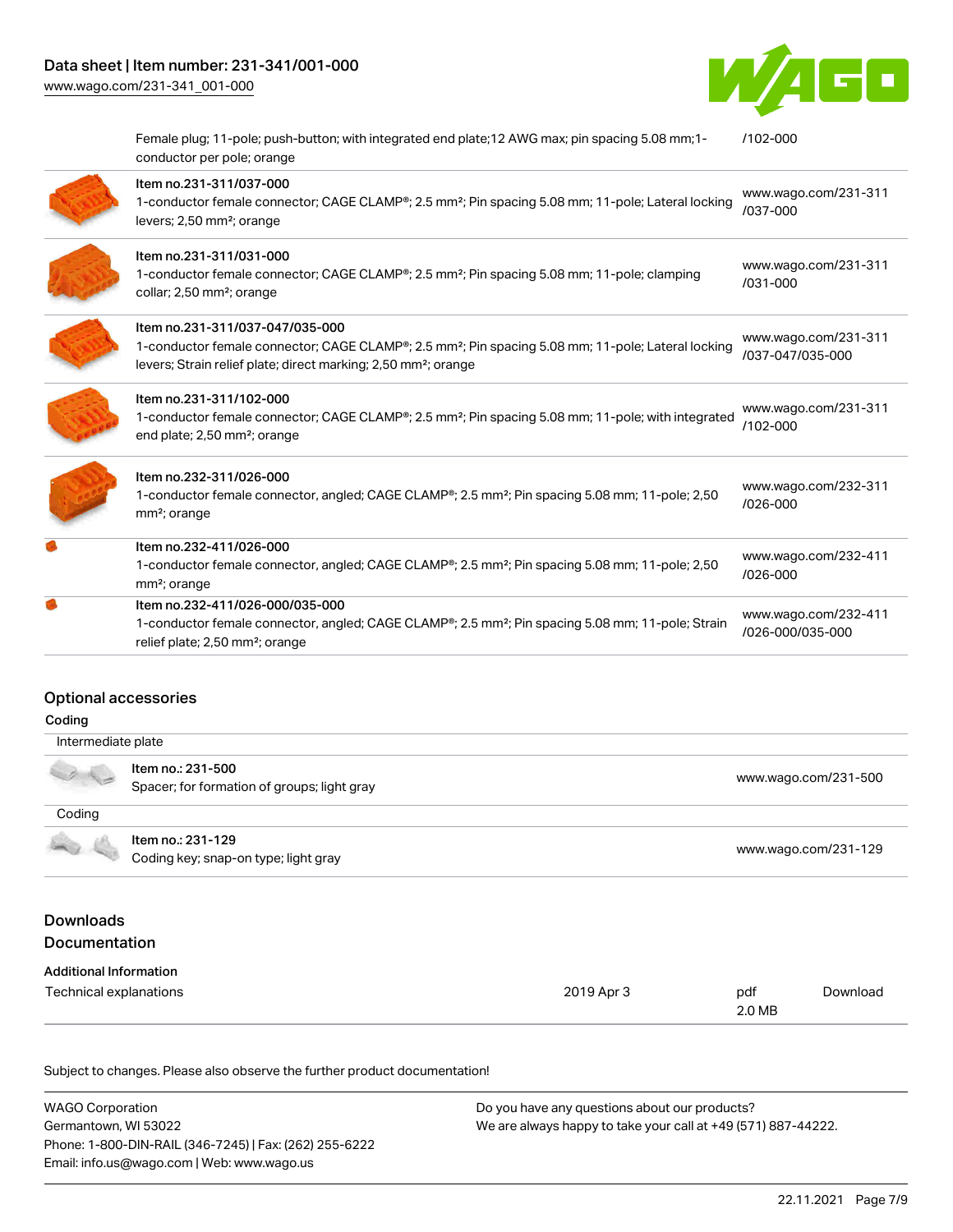

#### CAD files

| CAD data                                                                                                                                                                                                                                                                                                                                                         |            |          |
|------------------------------------------------------------------------------------------------------------------------------------------------------------------------------------------------------------------------------------------------------------------------------------------------------------------------------------------------------------------|------------|----------|
| 2D/3D Models 231-341/001-000                                                                                                                                                                                                                                                                                                                                     | <b>URL</b> | Download |
| CAE data                                                                                                                                                                                                                                                                                                                                                         |            |          |
| EPLAN Data Portal 231-341/001-000                                                                                                                                                                                                                                                                                                                                | <b>URL</b> | Download |
| ZUKEN Portal 231-341/001-000                                                                                                                                                                                                                                                                                                                                     | <b>URL</b> | Download |
| EPLAN Data Portal 231-341/001-000                                                                                                                                                                                                                                                                                                                                | <b>URL</b> | Download |
| PCB Design                                                                                                                                                                                                                                                                                                                                                       |            |          |
| Symbol and Footprint 231-341/001-000<br>CAx data for your PCB design, consisting of "schematic symbols and PCB footprints",<br>allow easy integration of the WAGO component into your development environment.                                                                                                                                                   | <b>URL</b> | Download |
| Supported formats:                                                                                                                                                                                                                                                                                                                                               |            |          |
| ш<br>Accel EDA 14 & 15<br>Altium 6 to current version<br><b>The State</b><br>Cadence Allegro<br>DesignSpark<br>Eagle Libraries<br>KiCad<br>П<br>Mentor Graphics BoardStation<br>Mentor Graphics Design Architect<br>Mentor Graphics Design Expedition 99 and 2000<br>$\blacksquare$<br>ш<br>OrCAD 9.X PCB and Capture<br>H<br>PADS PowerPCB 3, 3.5, 4.X, and 5.X |            |          |
| Ш<br>PADS PowerPCB and PowerLogic 3.0<br>×.<br>PCAD 2000, 2001, 2002, 2004, and 2006<br>Pulsonix 8.5 or newer<br>Ш<br><b>STL</b><br>ш<br>3D STEP                                                                                                                                                                                                                 |            |          |

- TARGET 3001!
- $\blacksquare$ View Logic ViewDraw
- $\blacksquare$ Quadcept

.<br>Subject to changes. Please also observe the further product documentation!

WAGO Corporation Germantown, WI 53022 Phone: 1-800-DIN-RAIL (346-7245) | Fax: (262) 255-6222 Email: info.us@wago.com | Web: www.wago.us